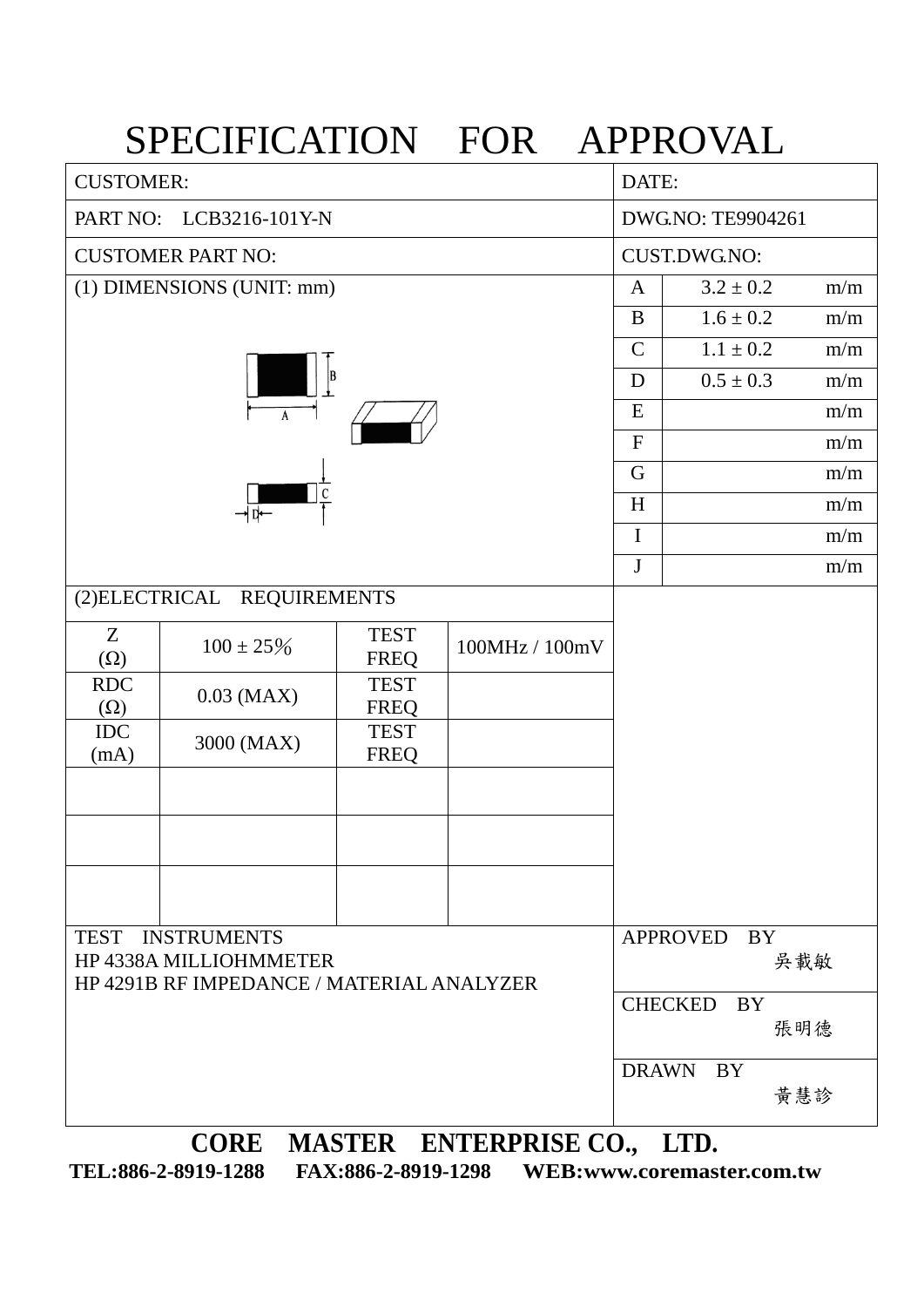|                          |                      |                          | <b>TEST</b>        |  | <b>DATA</b>              |              |                  |                  |  |  |
|--------------------------|----------------------|--------------------------|--------------------|--|--------------------------|--------------|------------------|------------------|--|--|
| <b>CUSTOMER:</b>         |                      |                          |                    |  | DATE:                    |              |                  |                  |  |  |
| PART NO: LCB3216-101Y-N  |                      |                          |                    |  | <b>DWG.NO: TE9904261</b> |              |                  |                  |  |  |
| <b>CUSTOMER PART NO:</b> |                      |                          |                    |  | <b>CUST.DWG.NO:</b>      |              |                  |                  |  |  |
| <b>ITEM</b>              | Z<br>$(\Omega)$      | <b>RDC</b><br>$(\Omega)$ | <b>IDC</b><br>(mA) |  | DIMENSION (UNIT : mm)    |              |                  |                  |  |  |
| <b>FREQ</b>              | 100MHz<br>/100mV     |                          |                    |  | $\mathbf{A}$             | B            | $\mathsf{C}$     | D                |  |  |
| <b>SPEC</b>              | 100<br>± 25%         | 0.03<br>(MAX)            | 3000<br>(MAX)      |  | 3.2<br>± 0.2             | 1.6<br>± 0.2 | 1.1<br>$\pm$ 0.2 | 0.5<br>$\pm$ 0.3 |  |  |
| $\mathbf{1}$             | 93.2                 | 0.023                    | OK                 |  | 3.25                     | 1.62         | 1.12             | 0.50             |  |  |
| $\overline{2}$           | 98.4                 | 0.022                    | OK                 |  | 3.21                     | 1.64         | 1.10             | 0.52             |  |  |
| 3                        | 92.6                 | 0.024                    | OK                 |  | 3.22                     | 1.62         | 1.09             | 0.50             |  |  |
| $\overline{4}$           | 100.1                | 0.025                    | OK                 |  | 3.21                     | 1.61         | 1.09             | 0.51             |  |  |
| 5                        | 95.2                 | 0.022                    | OK                 |  | 3.24                     | 1.62         | 1.12             | 0.55             |  |  |
| 6                        | 91.8                 | 0.022                    | OK                 |  | 3.22                     | 1.63         | 1.10             | 0.52             |  |  |
| $\overline{7}$           | 100.3                | 0.021                    | OK                 |  | 3.21                     | 1.61         | 1.09             | 0.50             |  |  |
| 8                        | 100.4                | 0.024                    | OK                 |  | 3.25                     | 1.62         | 1.10             | 0.51             |  |  |
| 9                        | 85.7                 | 0.025                    | OK                 |  | 3.21                     | 1.63         | 1.09             | 0.50             |  |  |
| 10                       | 101.1                | 0.021                    | OK                 |  | 3.22                     | 1.62         | 1.10             | 0.51             |  |  |
| $\overline{\mathbf{X}}$  | 95.88                | 0.023                    |                    |  | 3.224                    | 1.622        | 1.1              | 0.512            |  |  |
| $\mathbf R$              | 15.4                 | 0.004                    |                    |  | 0.04                     | 0.03         | 0.03             | 0.05             |  |  |
|                          |                      |                          |                    |  |                          |              | <b>APPROVED</b>  | <b>BY</b><br>吳載敏 |  |  |
|                          | CHECKED<br>BY<br>張明德 |                          |                    |  |                          |              |                  |                  |  |  |

DRAWN BY

黃慧診

**CORE MASTER ENTERPRISE CO., LTD.**<br>919-1288 FAX:886-2-8919-1298 WEB:www.coremaster.com.tw

TEL:886-2-8919-1288 FAX:886-2-8919-1298